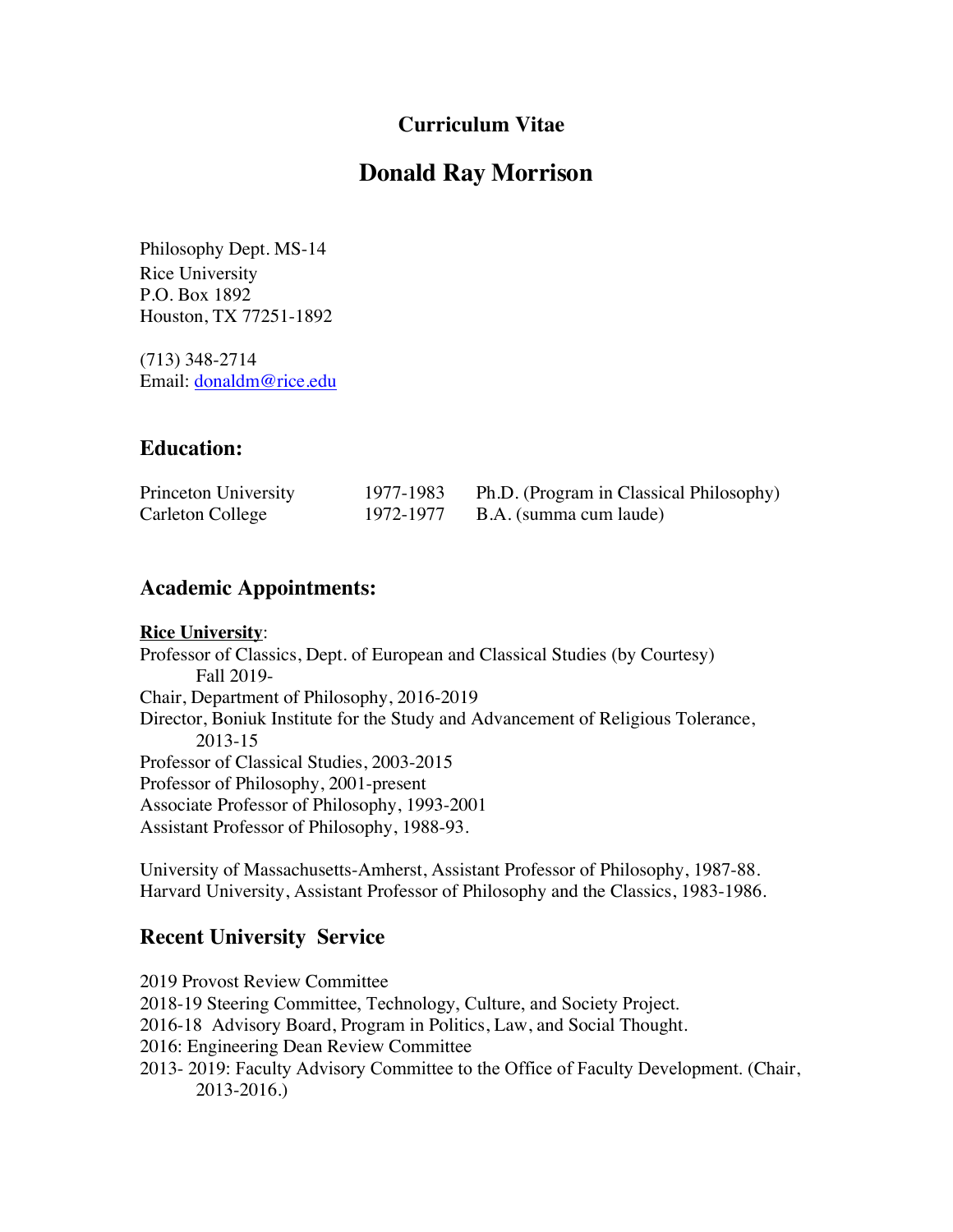- 2014-15: BioScience Research Collaborative Faculty Advisory Committee
- 2011- 2014: Rice University, Faculty Advisor to the President
- 2011-12: Senate Working Group on Research and Scholarship
- 2011: Operating Committee, Rice University Shell Center for Sustainability
- 20010-11: Senate Working Group on Appeals and Grievances
- 2010- 2016. Faculty sponsor, Owl Certamen. (An annual Latin competition for area secondary schools.)

Summer and Fall 2009: Chair, Faculty Rice-Baylor Merger Review Committee

#### **Professional Service**

- $2019 -$ President, International Society for Socratic Studies
- 2015-present. Editorial Board, *Archai*.
- 2012- present. Editorial board, International Socratic Studies, Academia Verlag
- 2012-present. Editorial board, *Revue de Philosophie Ancienne*

2011-present. International Advisory Board, "Power Structuralism in Ancient Ontologies" research project, Oxford University.

### **Fellowships & Visiting positions:**

Visiting Research Professor, University of Verona, April-May 2021 [cancelled due to covid] Professeur invité, Philosophy Dept., University of Paris 1, Panthéon-Sorbonne, May 2006.

University Center for Human Values, Princeton University, Rockefeller Fellow 1996-97. Center for Hellenic Studies, Washington, D.C., Junior Fellow 1994-95.

Alexander von Humboldt Fellowship, University of Konstanz, 1994.

Sponsor: Peter Stemmer.

Alexander von Humboldt Fellowship, Free University of Berlin, 1986-87. Sponsors: Ernst Tugendhat, Philosophy; Dieter Harlfinger, Classics.

### **Current Major Research Projects:**

 (1) "Self and Others" in Classical Greek Philosophy". For more than a century, a commonplace of scholarship has been that ancient Greek ethics was egoistic. That is, all or almost all ancient Greek moral philosophers held that the actions of any agent (or: any fully rational agent) have as their ultimate aim that agent's own welfare or *eudaimonia*. I am working on a comprehensive study of this issue in Socrates, Plato, and Aristotle. My thesis is that this commonplace is false: despite the appearances given by certain texts, the moral psychology of Socrates, Plato, and Aristotle is not egoistic.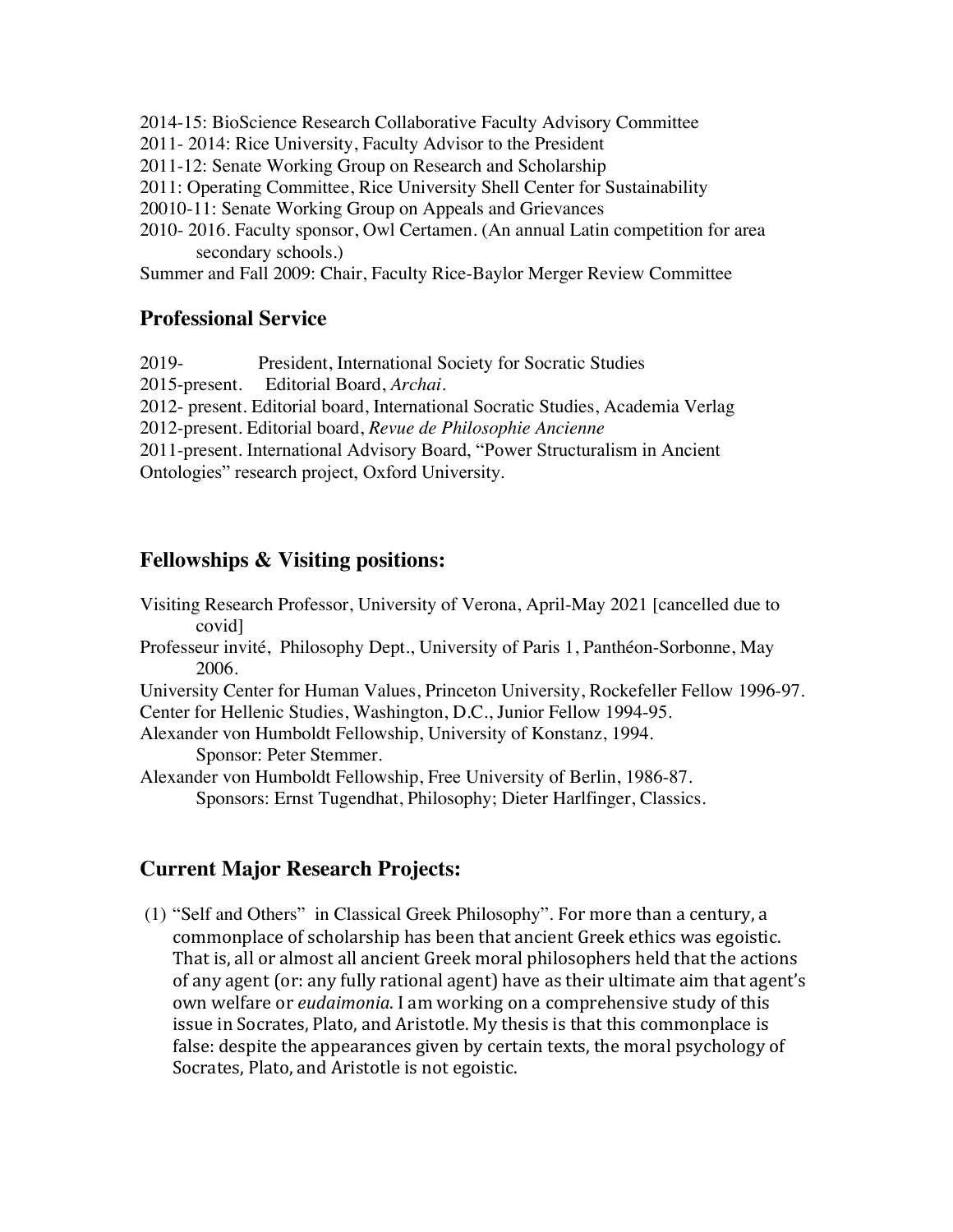#### **Publications:**

#### **Books:**

- 1. *Bibliography of Editions, Translations, and Scholarly Commentary on Xenophon's Socratic Writings, 1600-present*. Pittsburgh: Mathesis Publications, 1988.
- (1) Editor, *Cambridge Companion to Socrates.* Cambridge University Press, 2010
- *Comparative Studies.* Brill: Leiden. 2018. Articles: (2) Editor, with Gabriel Danzig and David Johnson, *Plato and Xenophon:*

- (1) "Egoism and Benevolence in the Phaedo", *Plato's Phaedo, Selected Papers* from the Eleventh Symposium Platonicum, ed. Cornelli, Robinson, and Bravo, Academia Verlag, 2018, pp. 150-154.
- $(2)$  "Aristotle on the Happiness of the City", in E. Bermon, V. Laurand, J. Terrel (ed.), *Aristote et l'excellence politique*, Leuven : Peeters, 2017, 11-24.
- (3) " Alcinous on Methods of Analysis ", in C. Cerami, *Nature et Sagesse. Les rapports entre physique et métaphysique dans la tradition aristotelicienne.* Peeters, 2015, pp. 417-428.
- (4) "The Common Good", in M. Deslauriers and P. Destree, *The Cambridge Companion to Aristotle,*Cambridge University Press, 2013, pp. 176-198.
- (5) "Xenophon's Socrates on *Sophia* and the Virtues", *Socratica 2008: Studies in Socratic Literature*. Ed. L. Rossetti and A. Stavru, 2010, pp. 227-240.
- (6) "Remarques sur la Psychologie Morale de Xenophon", pp. 11-28, *Xénophon et Socrate*, ed. M. Narcy, Paris: Vrin 2008.
- (7) "Is Plato's *Republic* a utopian work*?*" *Cambridge Companion to Plato's* Republic, ed. G. Ferrrari, Cambridge UP. 2007, pp. 232-255.
- (8) "Tyrannie et royauté selon le Socrate de Xénophon", *Les Études Philosophiques*, May 2004, 177-192.
- (9) "Happiness, Rationality, and Egoism in Plato's Socrates" *Rationality and Happiness: from the Ancients to the Early Medievals*, ed. Jiyuan Yu , University of Rochester Press 2003, pp. 17-34.
- (10) "Some Central Elements of Socratic Political Theory", *Polis* vol.18, 2001, pp. 27-40.
- (11) "Politics as a Vocation according to Aristotle", *History of Political Thought*, summer 2001, pp. 221-241.
- (12) "The Happiness of the City and the Happiness of the Individual in Plato's *Republic*", *Ancient Philosophy,* Spring 2001, pp. 1-25.
- (13) "Justice et Légalité selon le Socrate de Xenophon", in *Socrate et les Socratiques*, ed. Romeyer Dherby and Gourinat, Vrin 2001, pp.45-70. (French translation of [10] below.)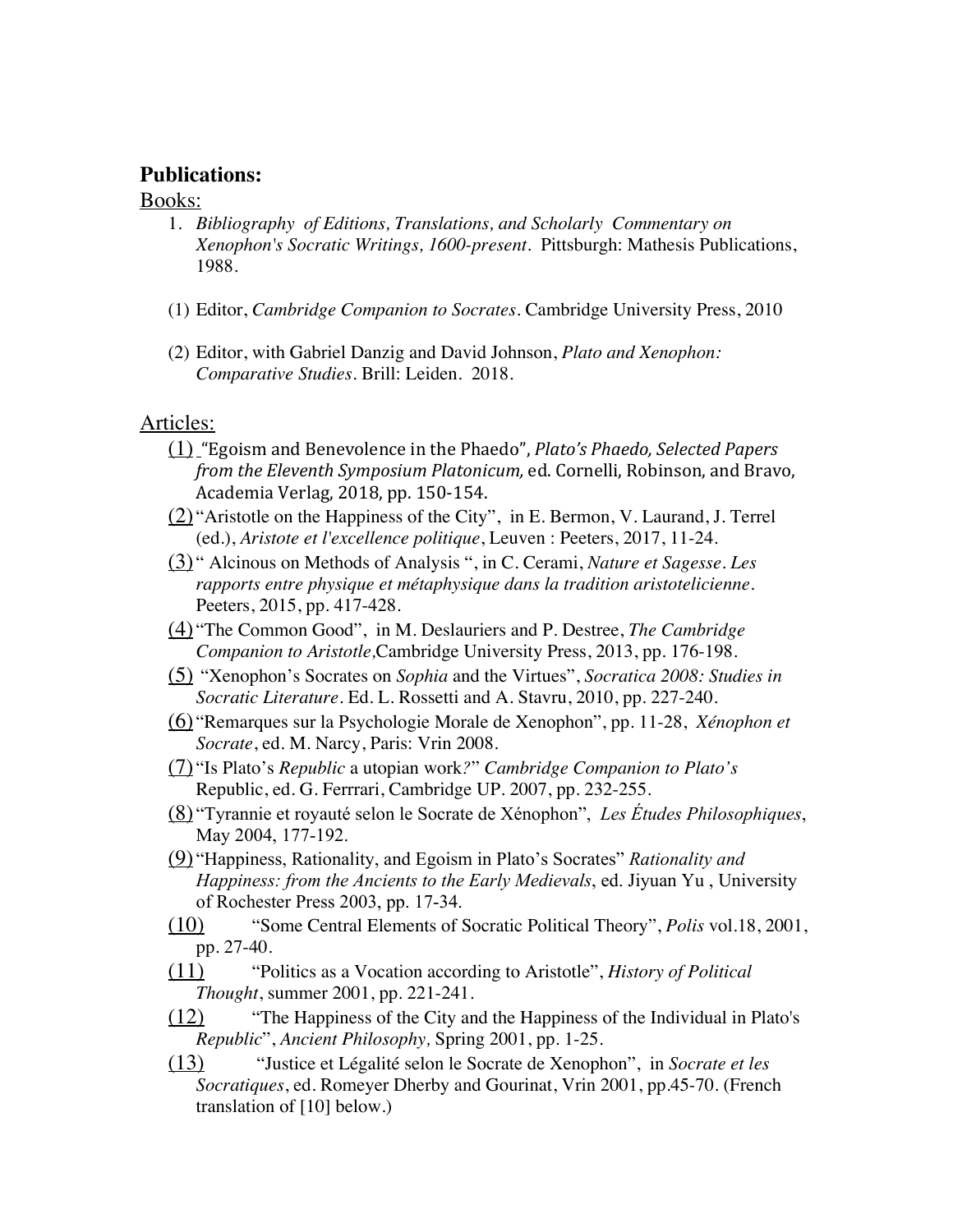- (14) "On the alleged historical reliability of Plato's *Apology*", *Archiv für Geschichte der Philosophie*, 2000, pp. 235-265. Reprinted in: *Plato's Euthyphro, Apology, and Crito: Critical Essays*, ed. R. Kamtekar, Rowman and Littlefield 2005, pp. 97-126.
- (15) "Aristotle's Definition of Citizenship: A Problem and Some Solutions", *History of Philosophy Quarterly,* April 1999, pp. 143-166.
- (16) "Philoponus and Simplicius on Tekmeriodic Proof", *Method and Order in Renaissance Philosophy of Nature. The Aristotle Commentary Tradition*, ed. Eckhardt Kessler , Ashgate 1998, pp. 1-22.
- (17) "Substance as Cause: Z 17", in *Aristoteles: Metaphysik. Die Substanzbücher (Z, H, Y)*, ed. Christof Rapp, Academie-Verlag, Berlin (1996), 193-208.
- (18) Xenophon's Socrates on the Just and the Lawful" *Ancient Philosophy* 15 (1995) pp. 329-347,
- (19) "Xenophon's Socrates as Teacher", in *The Socratic Movement*, ed. Paul Vander Waerdt, Cornell University Press, 1994, 181-208. Reprinted in: *Xenophon*, ed. V. Gray, Oxford Univ. Press, 2010, pp. 195-227.
- (20) "The Place of Unity in Aristotle's Metaphysical Project", *Proceedings of the Boston Area Colloquium in Ancient Philosophy*, Vol. IX 1993, pp. 131-156.
- (21) "Aristotle's Theory of Degrees of Being", *Symbolae Berolinenses,* ed. C. Brockmann, Hakkert, 1993, p. 95-115.
- (22) "Le Statut Catégoriel des Différences dans L' 'Organon' ", *Revue philosophique,* 1993, pp. 147-178.
- (23) "The Taxonomical Interpretation of Aristotle's Categories: A Criticism", *Essays in Ancient Greek Philosophy V*, SUNY Press 1992, 19-46
- (24) "The Ancient Sceptic's way of life", *Metaphilosophy*, Vol. 21, 1990 pp. 204-222. A slightly revised republication of (20) below.
- (25) "Some Remarks on Definition in Metaphysics Z", in *Biologie, Logique, et Métaphysique chez Aristote,* Éditions du CNRS, Paris 1990, pp. 131-144.
- (26) "'Aristotle and Alexander of Aphrodesias' by Ulocrino", in: *Aristotle Transformed: the ancient commentators and their influence,* ed. by Richard Sorabji, Duckworth 1990, pp. 481-484.
- (27) "On Professor Vlastos' Xenophon", *Ancient Philosophy 7*, 1988, pp. 9-21. Reprinted in *Socrates: Critical Assessments*, ed. Wm. Prior, Routledge 1996, vol. 1, 119-135.
- (28) "The Evidence for Degrees of Being in Aristotle", *Classical Quarterly 37,*  1987, pp. 382-402.
- $(29)$  "Ho philanthropos: the ancient sceptic's way of life and its ethical consequences", *Proceedings of the American Political Science Association*, 1986.
- (30) "*Chôristos* in Aristotle", *Harvard Studies in Classical Philology*, vol. 89, 1985, pp. 89-105.
- (31) "Separation in Aristotle's Metaphysics", *Oxford Studies in Ancient Philosophy*, vol. 3, 1985, pp. 125-157.